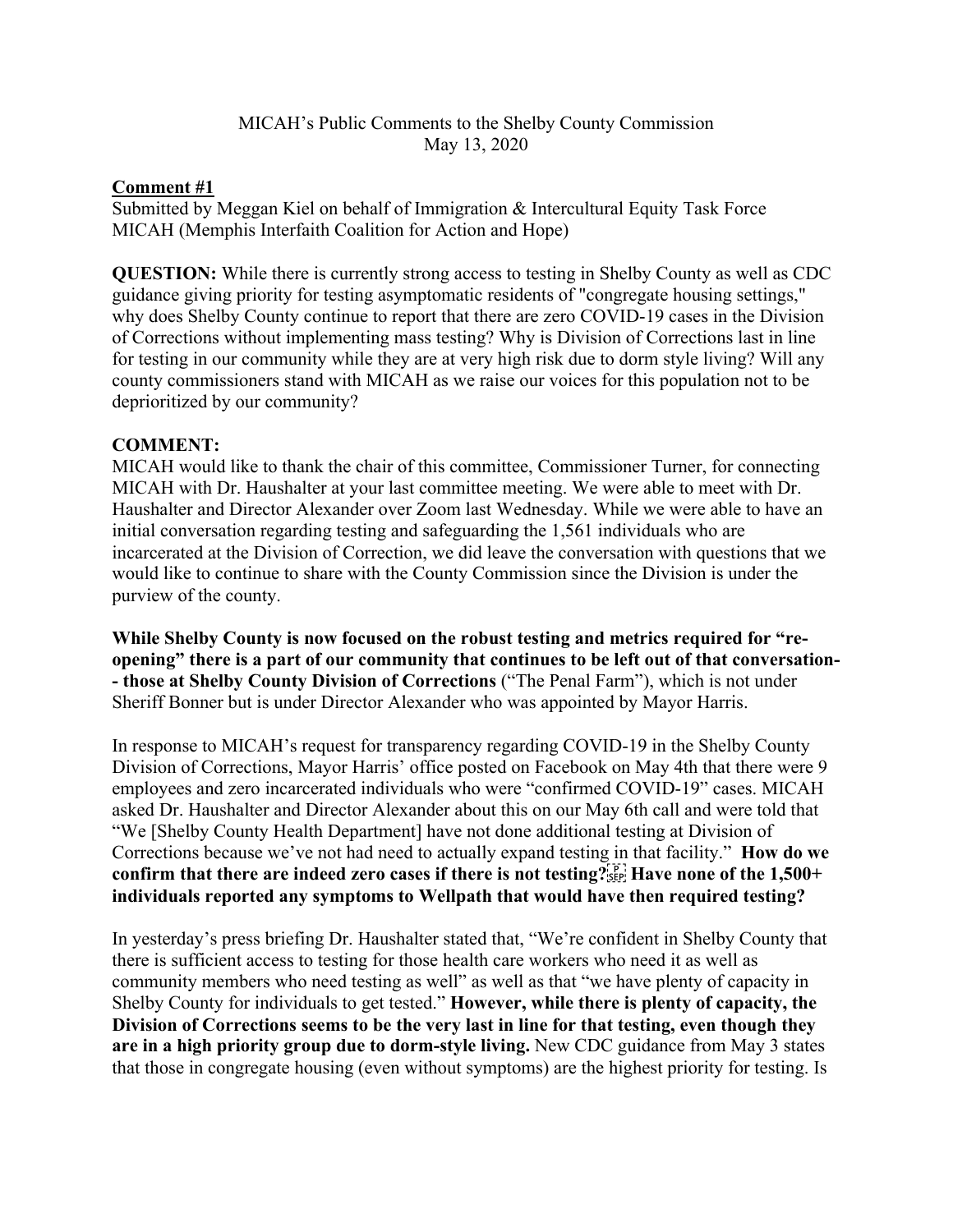the current invitation to be tested regardless of symptoms in Shelby County being extended to incarcerated populations, and if so, how is that being communicated?

**In my work with MICAH, I am grounded by the verses in the book of Proverbs which instructs us to "raise our voices on behalf of the vulnerable and downtrodden." (Proverbs 31:8-9 )** The urgency of this pandemic literally means life or death for many who are "vulnerable and downtrodden." Their sentences do not include heightened exposure to a life-threatening disease without receiving the testing being offered to the rest of the community. **MICAH will continue to "raise our voices" to bring the Division of Corrections into the conversations of testing for our** *entire* **community, and we look forward to continuing to work with you to act on behalf of the most vulnerable populations in Shelby County.**

## **COMMENT #2**

Submitted by Janiece J. Lee on behalf of Immigration & Intercultural Equity Task Force MICAH (Memphis Interfaith Coalition for Action and Hope)

**Question:** Given the recent CDC guidelines that testing priority be given to those individuals without *symptoms* who have "residency in congregate housing settings," why has priority not been given to those who are currently being housed under the care and custody of the Shelby County Division of Corrections? When will testing be conducted for the population at the Shelby County DIvision of Corrections?

**Comment:** Eight of the top ten Coronavirus hotspots in the United States are in prisons and jails and yet in Shelby County, the health department has focused and prioritized the testing of the incarcerated populations at 201 Poplar and Jail East, neglecting to conduct testing at the Shelby County Division of Corrections (SCDC) which houses more than 1,500 men and women of Shelby County. Those being held at SCDC live in open dormitories housing 40 bunks, all open to one another, without the ability to social distance or isolate. They live and function shoulder to shoulder with those in their housing units.

Mass testing at 201 Poplar occurred only after detainees had been hospitalized and a jailer had died from COVID-19. We have currently been made aware that at least nine employees/contract labor from the SCDC have tested positive for COVID-19 thus far. Will it take hospitalizations or death for the same priority to be made for testing at SCDC?

The lack of care and priority for those being held at SCDC as well as for those who work at SCDC is disturbing. The people being housed at SCDC are our brothers and sisters, our fathers and mothers, our daughters and sons. These are our neighbors and they will be returning to live and work beside us when they complete their sentences. Rather than treating them with the same priority of other residents, we are turning our backs on them and devaluing them - we are throwing them away and suggesting it does not matter if they get sick with COVID-19.

Instead of celebrating the current figure of 0 positive tests at SCDC, we ask that the Shelby County Health Department be questioned as to why there are 0 tests being done within the population at SCDC. We call upon the health department to prioritize testing at SCDC and to